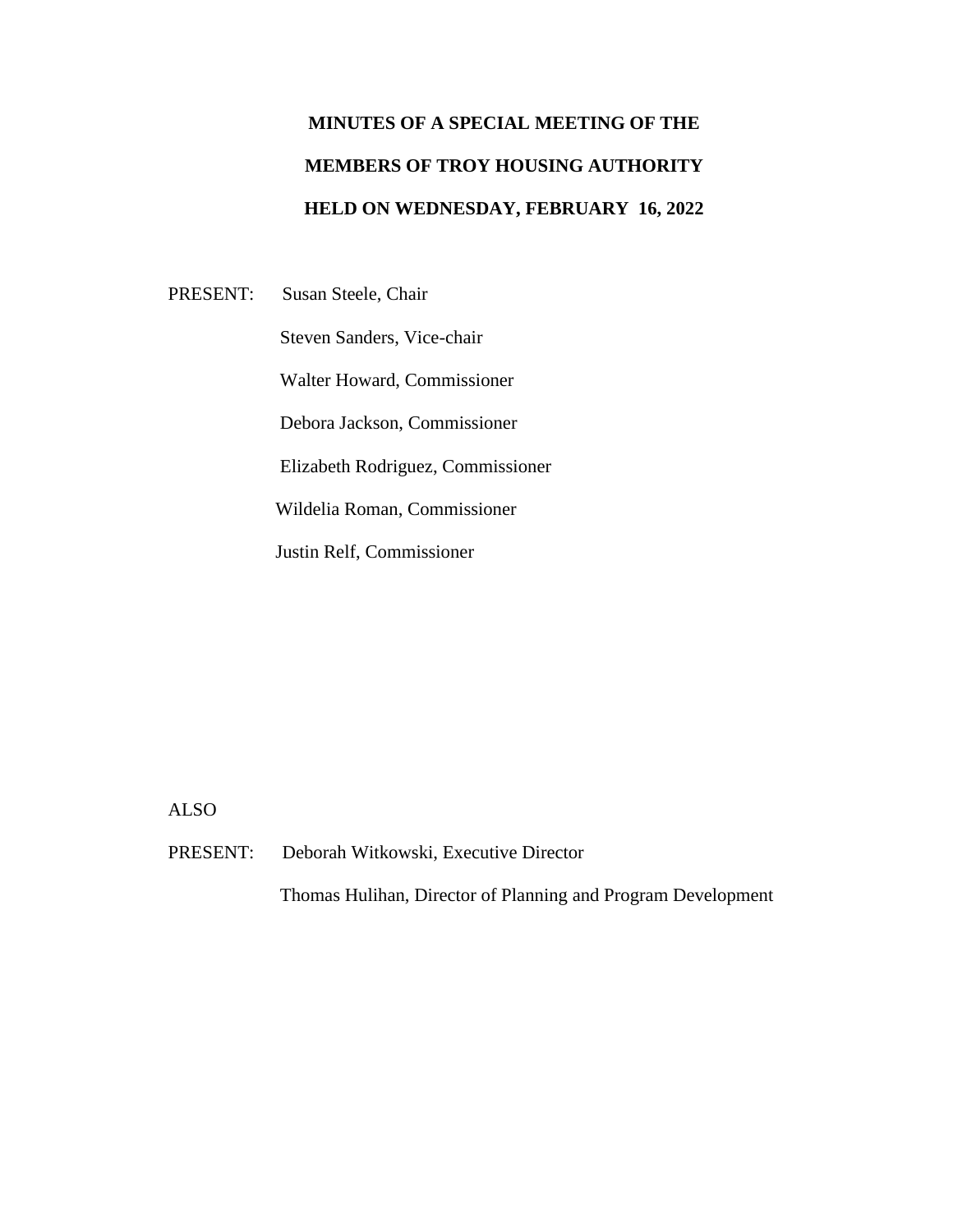The Commissioners of the Troy Housing Authority met remotely on Wednesday,

February 16, 2022 at 4:38 p.m. for a Special meeting. Chair Steele called the Meeting to Order and also led the Assembly in the Pledge of Allegiance. Upon Roll Call, 7 Commissioners were present.

.

Chair Steele moved to Resolution 22-03, the Approval of the minutes of the meeting of the Troy Housing Authority held on January 19, 2022. Commissioner Sanders moved to approve the minutes. Commissioner Jackson seconded the motion. When put to a vote the motion was unanimously approved.

Chair Steele moved to Resolution 22-04, authorizing an incentive to all active full-time Troy Housing Authority employees who have obtained or will obtain a full Covid-19 vaccination series, including a booster prior to November 1, 2022. Commissioner Steele moved to amend Resolution 22-04 title to remove "between March 1, 2022" and insert "prior to". Commissioner Rodriguez seconded the amended Resolution. When put to a vote, the Resolution as amended was unanimously approved.

Chair Steele moved to Resolution 22-05, authorizing the submission of the Section 8 Management Assessment Program (SEMAP) Certification for fiscal year ending December 31, 2021. Commissioner Jackson moved to approve Resolution 22-05. Commissioner Rodriguez seconded the motion. When put to a vote the motion was unanimously approved.

Chair Steele moved to Resolution 22-06, approving the selection of a demolition contractor for Buildings 1 & 2 of the John P. Taylor Apts. Commissioner Sanders moved to approve Resolution 22-06. Commissioner Howard seconded the motion. Commissioner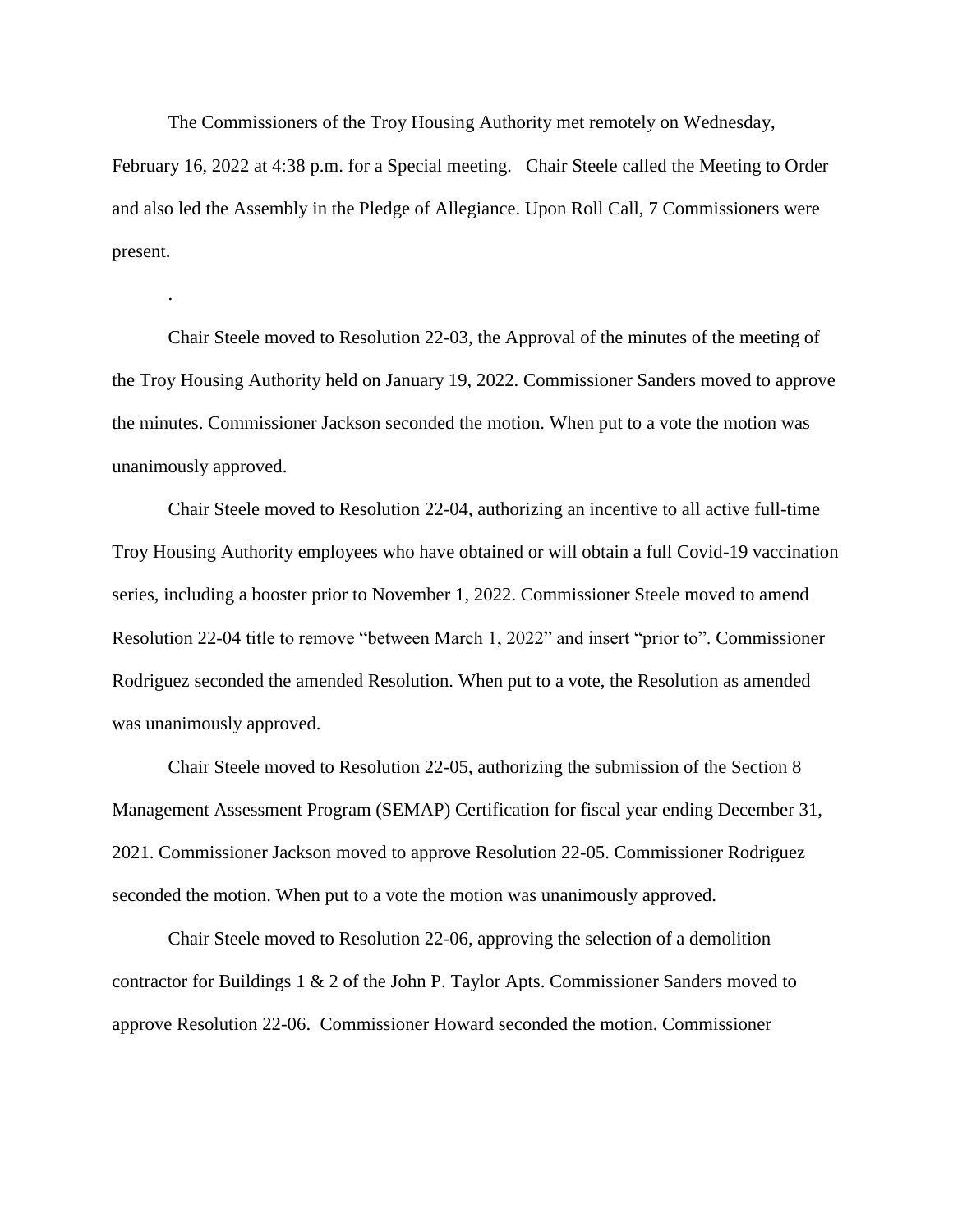Rodriguez, Facilities Committee Chair, explained the bid process and suggested moving forward for approval. When put to a vote, the motion was unanimously approved.

Chair Steele moved to discussion of old and new business. Chair Steele indicated that staff would be going to the City Finance Committee meeting on February 17, 2022, to discuss a PILOT for the proposed Taylor 1 & 2 development. Commissioner Howard then mentioned that he attended a Taylor Tenant Association meeting on Saturday, February 12, 2022.

A motion to adjourn was made by Commissioner Rodriguez. Commissioner sanders seconded the motion. When put to a vote, the motion was unanimously approved. The meeting was adjourned at 5:15 PM.

## **CERTIFICATE**